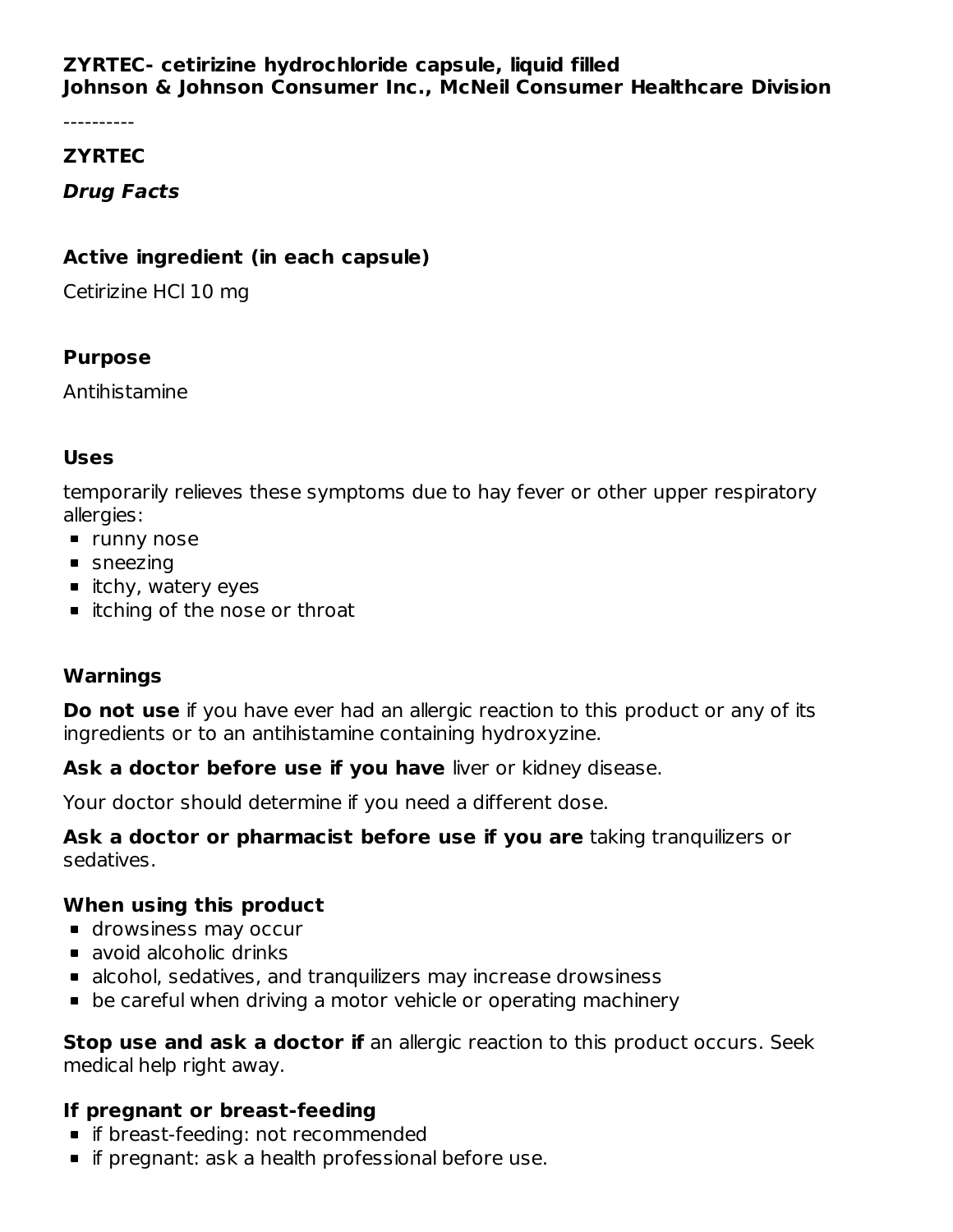**Keep out of reach of children.** In case of overdose, get medical help or contact a Poison Control Center right away. (1-800-222-1222)

#### **Directions**

| over                                      | one 10 mg capsule once daily; do not take<br>adults and children 6 years and more than one 10 mg capsule in 24 hours. A 5<br>mg product may be appropriate for less severe |
|-------------------------------------------|----------------------------------------------------------------------------------------------------------------------------------------------------------------------------|
|                                           | symptoms.                                                                                                                                                                  |
| adults 65 years and over                  | ask a doctor                                                                                                                                                               |
| children under 6 years of age             | ask a doctor                                                                                                                                                               |
| consumers with liver or kidney<br>disease | ask a doctor                                                                                                                                                               |

#### **Other information**

- store at  $20^{\circ}$ -25 $^{\circ}$ C (68 $^{\circ}$ -77 $^{\circ}$ F)
- avoid high humidity and excessive heat above 40°C (104°F)
- **protect from light**
- **do not use if foil inner seal printed with "SAFETY SEAL®" is broken or missing**

#### **Inactive ingredients**

gelatin, glycerin, mannitol, pharmaceutical ink, polyethylene glycol 400, purified water, sodium hydroxide, sorbitan, sorbitol

#### **Questions?**

call **1-800-343-7805** (toll-free) or **215-273-8755** (collect)

#### **PRINCIPAL DISPLAY PANEL**

#### **Original Prescription Strength**

NDC 50580-779-12

**ZYRTEC ®ALLERGY**

#### **INDOOR + OUTDOOR ALLERGIES**

**Cetirizine HCl/ antihistamine 10 mg capsules**

**LIQUID GELS**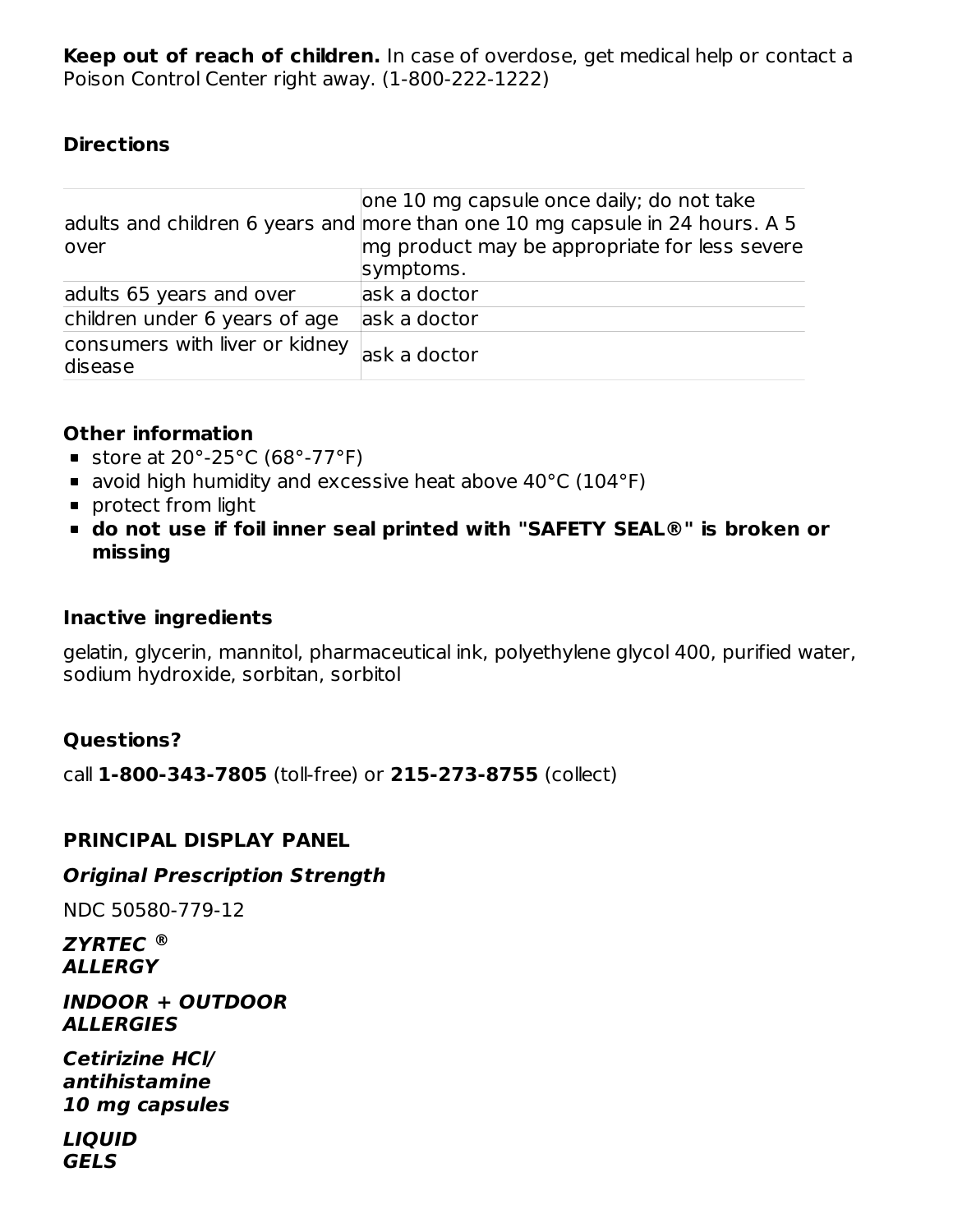## **24 HOUR RELIEF OF**

- Sneezing
- Runny Nose
- Itchy, Watery Eyes
- Itchy Throat or Nose

# **(Actual Size)**

**12 LIQUID GELS\*** \*LIQUID-FILLED CAPSULES **10 mg each**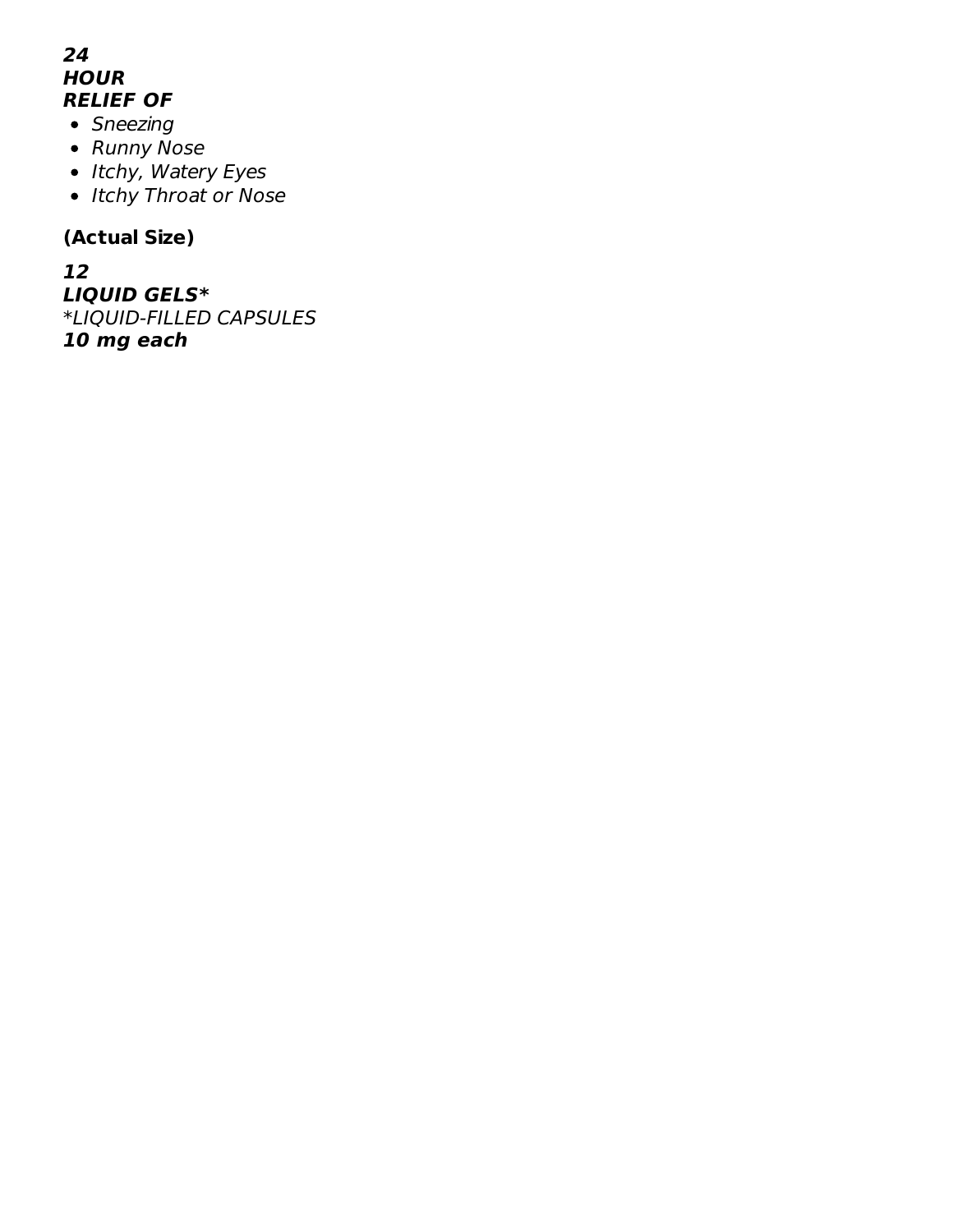

| <b>Drug Facts</b><br>Active ingredient (in each capsule)<br>Purpose<br>Anthistamine                                                                                                                                                            | <b>Drug Facts</b><br>(continued)<br>Stop use and ask a doctor if an allergic reaction                                                                                                                                                                                                                                                            |                                                             |  |
|------------------------------------------------------------------------------------------------------------------------------------------------------------------------------------------------------------------------------------------------|--------------------------------------------------------------------------------------------------------------------------------------------------------------------------------------------------------------------------------------------------------------------------------------------------------------------------------------------------|-------------------------------------------------------------|--|
| Uses temporarily relieves these symptoms due to hay fever or other<br>upper respiratory allergies:<br>in itchy, watery eyes<br>numy nose sneezing<br>mitching of the nose or throat                                                            | to this product occurs. Seek medical help right away.<br>If pregnant or breast-feeding:<br>iii if breast-feeding: not recommended<br><b>In if pregnant ask a health professional before use.</b><br>Keep out of reach of children. In case of overdose, get<br>medical help or contact a Poison Control Center right away.<br>$(1-800-222-1222)$ |                                                             |  |
| Warnings<br>Do not use if you have ever had an allergic reaction to this product or<br>any of its ingredients or to an antihistamine containing hydroxyzine.                                                                                   |                                                                                                                                                                                                                                                                                                                                                  |                                                             |  |
| Ask a doctor before use if you have liver or kidney disease.<br>Your doctor should determine if you need a different dose.<br>Ask a doctor or pharmacist before use if you are taking<br>tranguilizers or sedaives.<br>When using this product | Directions<br>adults and children<br>one 10 mg capsule once daily; do not<br>take more than one 10 mg capsule in<br>6 years and over<br>24 hours. A 5 mg product may be<br>appropriate for less severe symptoms.                                                                                                                                 |                                                             |  |
| drowsiness may occur as avoid alcoholic drinks<br>a alcohol, sedatives, and tranquilizers may increase drowsiness                                                                                                                              | adults 65 years and over                                                                                                                                                                                                                                                                                                                         | ask a doctor                                                |  |
| to be careful when driving a motor vehicle or operating machinery                                                                                                                                                                              | children under 6 years of age                                                                                                                                                                                                                                                                                                                    | ask a doctor                                                |  |
|                                                                                                                                                                                                                                                | consumers with liver<br>or kidney disease                                                                                                                                                                                                                                                                                                        | ask a doctor                                                |  |
| ZYRTEC<br>Cetirizine HCI/<br><b>ALLERGY</b><br>antihistamine<br>10 mg capsules                                                                                                                                                                 | <b>Other information</b><br><b>■ slore at 20°-25°C (68°-77°F)</b><br>protect from light<br>a do not use if foil inner seal printed with<br>"SAFETY SEAL®" is broken or missing<br>Inactivo incrediante oldo choch morriel                                                                                                                        | m avoid high humidity and excessive heat above 40°C (104°F) |  |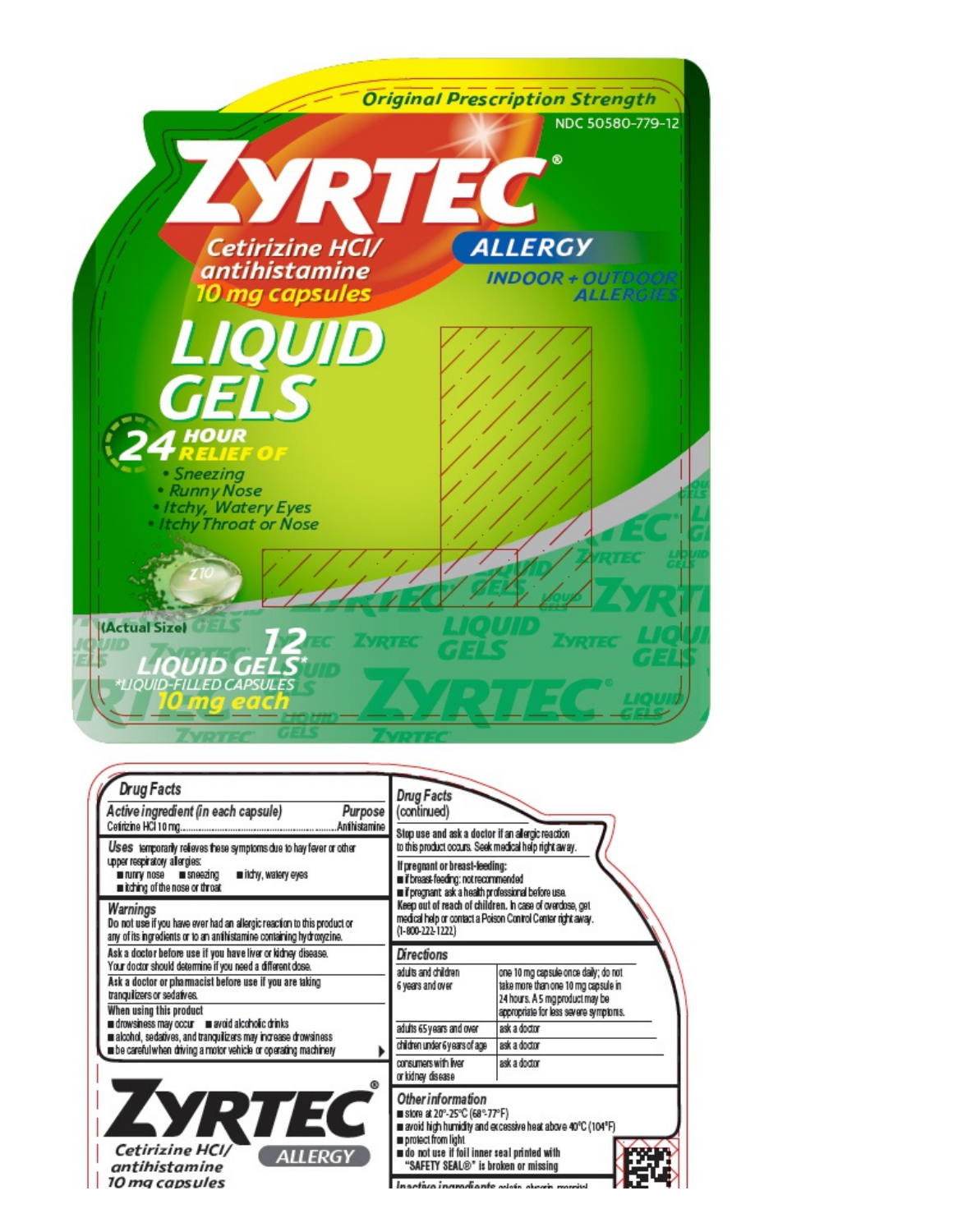

**ZYRTEC**

# cetirizine hydrochloride capsule, liquid filled **Product Information Product Type** HUMAN OTC DRUG **Item Code (Source)** NDC:50580-779 **Route of Administration** ORAL **Active Ingredient/Active Moiety Ingredient Name Basis of Strength Strength CETIRIZINE HYDROCHLORIDE** (UNII: 64O047KTOA) (CETIRIZINE - UNII:YO7261ME24) **CETIRIZINE** HYDROCHLORIDE 10 mg **Inactive Ingredients Ingredient Name Strength GELATIN, UNSPECIFIED** (UNII: 2G86QN327L) **GLYCERIN** (UNII: PDC6A3C0OX) **MANNITOL** (UNII: 3OWL53L36A) **POLYETHYLENE GLYCOL 400** (UNII: B697894SGQ)

**WATER** (UNII: 059QF0KO0R) **SODIUM HYDROXIDE** (UNII: 55X04QC32I) **SORBITAN** (UNII: 6O92ICV9RU) **SORBITOL** (UNII: 506T60A25R)

| <b>Product Characteristics</b> |                            |                     |                                |                              |  |  |  |  |
|--------------------------------|----------------------------|---------------------|--------------------------------|------------------------------|--|--|--|--|
| Color                          | yellow (Clear)             | <b>Score</b>        |                                | no score                     |  |  |  |  |
| <b>Shape</b>                   | <b>OVAL</b>                | <b>Size</b>         |                                | 14 <sub>mm</sub>             |  |  |  |  |
| <b>Flavor</b>                  |                            | <b>Imprint Code</b> |                                | Z <sub>10</sub>              |  |  |  |  |
| <b>Contains</b>                |                            |                     |                                |                              |  |  |  |  |
|                                |                            |                     |                                |                              |  |  |  |  |
|                                |                            |                     |                                |                              |  |  |  |  |
| <b>Packaging</b>               |                            |                     |                                |                              |  |  |  |  |
| <b>Item Code</b><br>#          | <b>Package Description</b> |                     | <b>Marketing Start</b><br>Date | <b>Marketing End</b><br>Date |  |  |  |  |